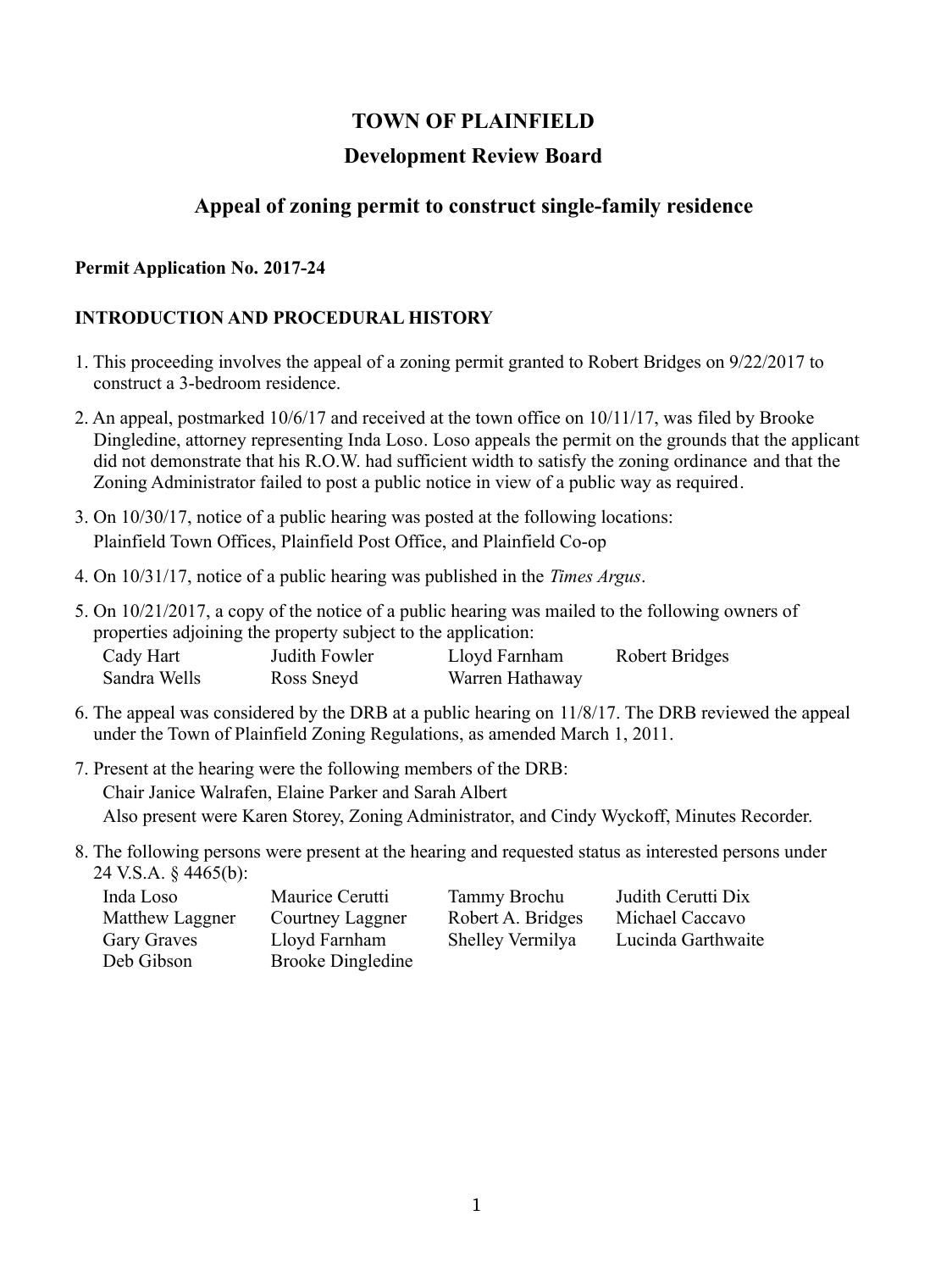#### **FINDINGS**

Based on the application, testimony, exhibits, and other evidence the development review board makes the following findings:

- 1. The zoning administrator issued a permit to Robert Bridges on 9/22/2017 to construct a 3-bedroom residence and a 50'x80' barn on a 44.2 acre lot accessed from the end of Cerutti Road. (Tax map no. 05- 029.000)
- 2. The property is located in the Forest & Agricultural District as described on the Town of Plainfield Zoning Map and Section 4.2 of the Zoning Regulations. The lot does not have frontage on a public road; prior to its creation in 2009 Bridges applied to the Planning Commission for approval of an existing deeded right-of-way as an access to the proposed subdivision (ZP2008-40). The deeded rightof-way was originally granted in 1917 (Book 12, pg. 328, Town Land Records) from the end of Cerutti Rd. to the property now owned by Bridges, a distance of  $\pm$ 75'.
- 3. On 4/6/2009 the Planning Commission conducted a site visit and hearing to determine whether the deeded right-of-way was in compliance with section 3.4 of the zoning regulations, Required Frontage on or Access to Public Roads. The minutes of that hearing state "The Planning Commission, having examined and read the language of the existing deed, and heard relevant testimony, determines that the ROW across the property of Inda Loso is in accordance with interim zoning regulation 3.4. This approved ROW will provide access to the requested subdivision of Rob Bridges."
- 4. The decision of the Planning Commission was not appealed.
- 5. Maurice Cerutti testified that he is not contesting the existence of the right-of-way, but its width. He also stated that the last section of Cerutti Road was too steep to allow a line of sight to oncoming vehicles and that increased traffic past Inda Loso's house created safety issues.
- 6. Tammy Brochu noted that Section 3.4 of the Zoning Regulations states that the right-of-way needs to be at least 20 feet in width, so the permit is not in compliance with the zoning.
- 7. Robert Bridges presented photographs of the posted zoning sign, noting that it was posted within view of the end of Cerutti Road. The last section of Cerutti Road is Class 4 and not town-maintained. There is a town truck turnaround at the end of the Class 3 section.
- 8. Michael Caccavo, attorney for Robert Bridges, stated that because we have established that the posting of the appeal was done in view of the public highway and that the Town's 2009 approval of the rightof-way was not appealed, there are no grounds for appealing the permit.
- 9. Brooke Dingledine, attorney for the appealing party, stated that section 3.4 of the zoning regulations prohibit developing the subdivided property unless the permit applicant can demonstrate to the Development Review Board that the right-of-way is at least 20-feet wide. She submitted research from a surveyor stating that none of the recorded deeds in the chain of ownership indicated the width of the right-of-way. She maintains that the judgement regarding the width of the right-of-way needs to be made by a court, and that it was not proper for the Town to make that decision.
- 10. DRB member Albert, who was on the Planning Commission when the right-of-way was approved, stated that—whether correct or not—the decision was made and was not appealed, and that the DRB can't rescind a right already granted to Bridges.